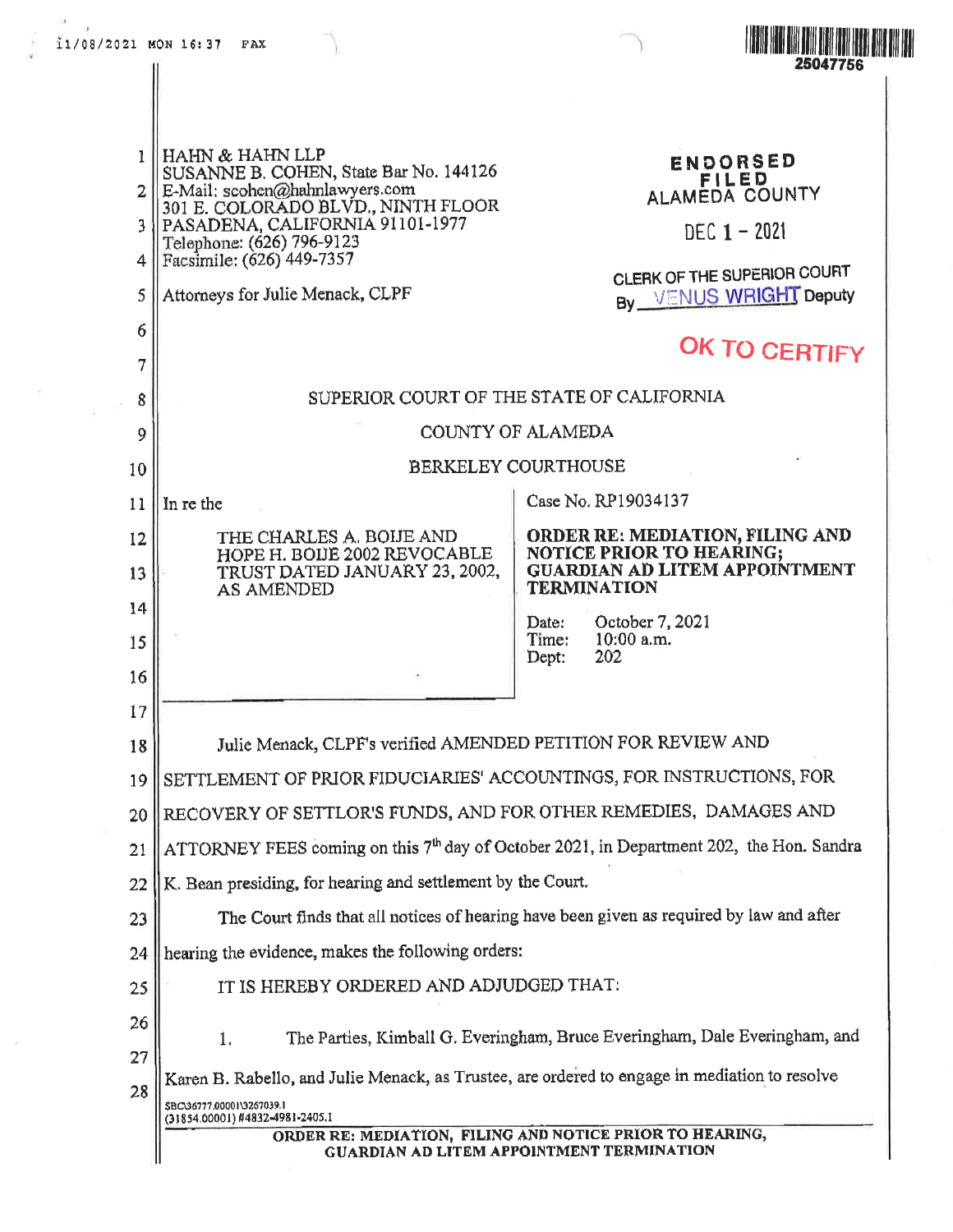$1$  || issues and claims raised in the petitions pending herein.;

| 2        |                                                                                                                                                                                                               |
|----------|---------------------------------------------------------------------------------------------------------------------------------------------------------------------------------------------------------------|
| 3        | The hearings on the following petitions are continued to and set for March 11, 2022<br>2.                                                                                                                     |
| 4        | at 10:05 am in this Department:                                                                                                                                                                               |
| 5        | AMENDED PETITION FOR REVIEW AND SETTLEMENT OF PRIOR                                                                                                                                                           |
| 6        | a.<br>FIDUCIARIES' ACCOUNTINGS, FOR INSTRUCTIONS, FOR RECOVERY OF SETTLOR'S<br>FUNDS, AND FOR OTHER REMEDIES, DAMAGES AND ATTORNEY FEES, filed July 27,                                                       |
| 7        | 2021;                                                                                                                                                                                                         |
| 8        | PETITION OF DANIEL B. NEWBOLD, COURT-APPOINTED<br>b.<br>GUARDIAN AD LITEM FOR HOPE BOIJE FOR ORDER AUTHORIZING PAYMENT OF<br>ATTORNEYS' FEES AND FOR ORDER TERMINATING APPOINTMENT, filed October 1,<br>2021; |
| 9        |                                                                                                                                                                                                               |
| 10       | FIRST ACCOUNT AND REPORT OF TRUSTEE, PETITION FOR<br>c.                                                                                                                                                       |
| 11       | REDUCTION IN BOND, AND ALLOWANCE OF FEES AND REIMBURSEMENT OF<br>COSTS FOR TRUSTEE AND TRUSTEE'S ATTORNEY, fax filing initiated on October 3,                                                                 |
| 12       | 2021:                                                                                                                                                                                                         |
| 13       | In advance of the hearing on March 11, 2022, the following filing and service<br>3.                                                                                                                           |
| 14       | deadlines apply:                                                                                                                                                                                              |
| 15       |                                                                                                                                                                                                               |
| 16       | Amended and/or supplemented petitions must be filed and served on the<br>Parties on or before December 31, 2021.                                                                                              |
| 17<br>18 | Responses to petitions, as amended and/or supplemented, must be filed and<br>b.<br>served on the Parties on or before January 17, 2022.                                                                       |
| 19       | Replies to the responses must be filed and served on the Parties on or before<br>с.<br>February 9, 2022.;                                                                                                     |
| 20       | In order to resolve issues not resolved at mediation, if any, a referee shall be<br>4.                                                                                                                        |
| 21       | appointed pursuant to C.C.P. $§$ 638 - 639 as follows:                                                                                                                                                        |
| 22       |                                                                                                                                                                                                               |
| 23       | If the Parties reach an agreement on who should be appointed as referee<br>a.                                                                                                                                 |
| 24       | pursuant to C.C.P. §638, the Parties may submit their request for the appointment of an agreed                                                                                                                |
| 25       | upon referee by ex parte petition.                                                                                                                                                                            |
| 26       |                                                                                                                                                                                                               |
| 27       | 11                                                                                                                                                                                                            |
| 28       | SBC\36777,00001\3267039.1<br>2<br>(31854.00001) #4832-4981-2405.1                                                                                                                                             |
|          | ORDER RE: MEDIATION, FILING AND NOTICE PRIOR TO HEARING,<br>GUARDIAN AD LITEM APPOINTMENT TERMINATION                                                                                                         |
|          |                                                                                                                                                                                                               |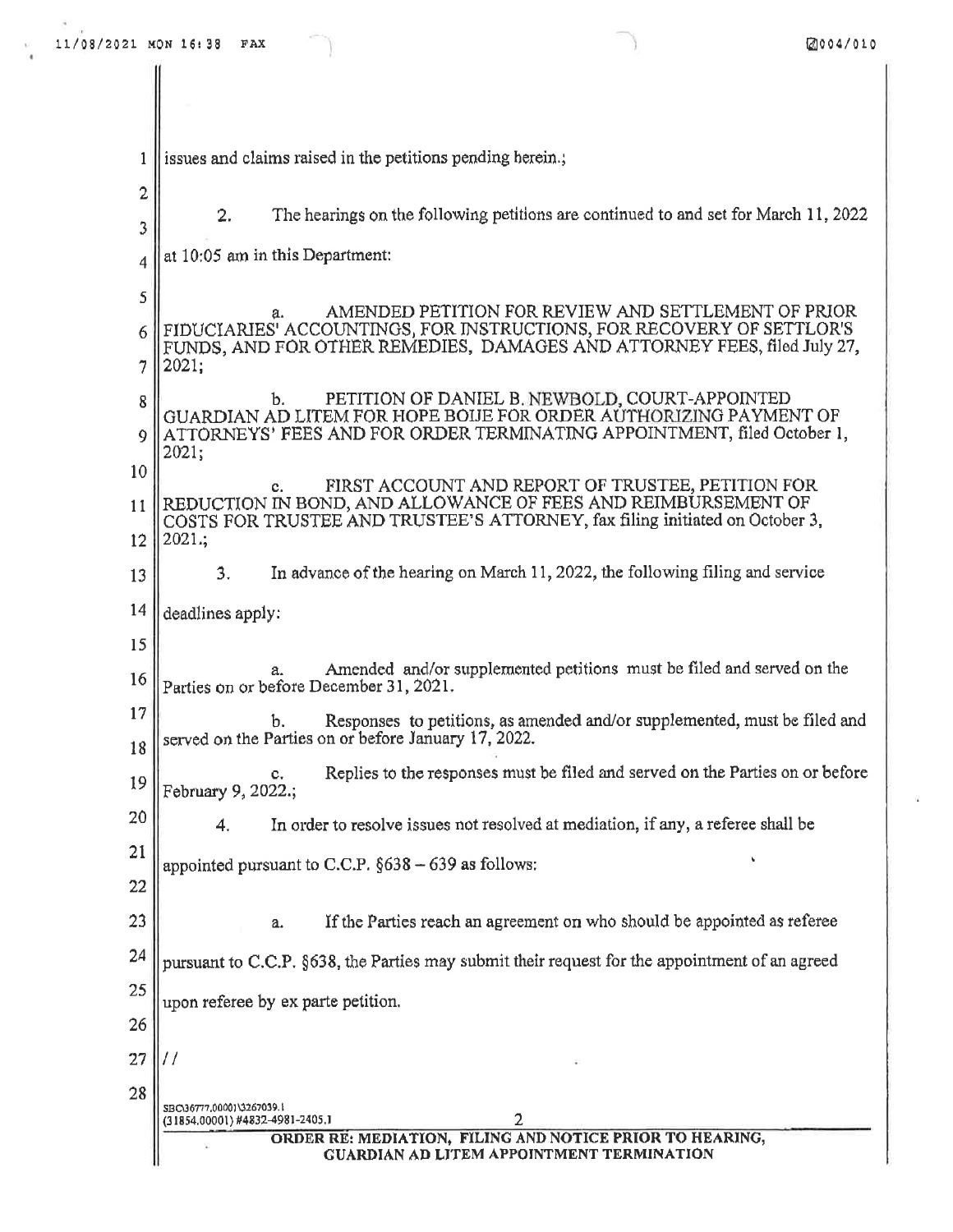In the event that the Parties cannot agree on the appointment of a referee,  $\mathbf{b}$ . 1  $\overline{2}$ the Parties may submit their request for the appointment of a referee pursuant to C.C.P. §639 by 3 ex parte petition.; 4 5. Daniel Newbold's appointment as guardian ad litem for Hope H. Boije is 5 terminated and his discovery responses to the Parties' discovery requests are excused. The Court's 6 7 review and determination of Mr. Newbold's PETITION OF DANIEL B. NEWBOLD, COURT-8 APPOINTED GUARDIAN AD LITEM FOR HOPE BOIJE FOR ORDER AUTHORIZING 9 PAYMENT OF ATTORNEYS' FEES AND FOR ORDER TERMINATING APPOINTMENT, 10 filed October 1, 2021 is reserved and continued for hearing on March 11, 2022 as stated above. 11 12 13 DATED: 12-01-2021 Sandra K. Bean, Judge of the Superior Court Hò 14 15 16 17 APPROVED AS TO FORM AND CONTENT: 18 19  $By:$ 20 **James M. Wood** Attorney for Kimball G. Everingham 21 and Bruce Everingham 22 23 By: **Alex Verbeck** 24 Attorney for Dale Everingham 25 26 By: Linda C. Slider 27 Attorney for Karen B. Rabello 28 SBC\36777.00001\3267039.) (31854.00001) #4832-4981-2405.1 ORDER RE: MEDIATION, FILING AND NOTICE PRIOR TO HEARING,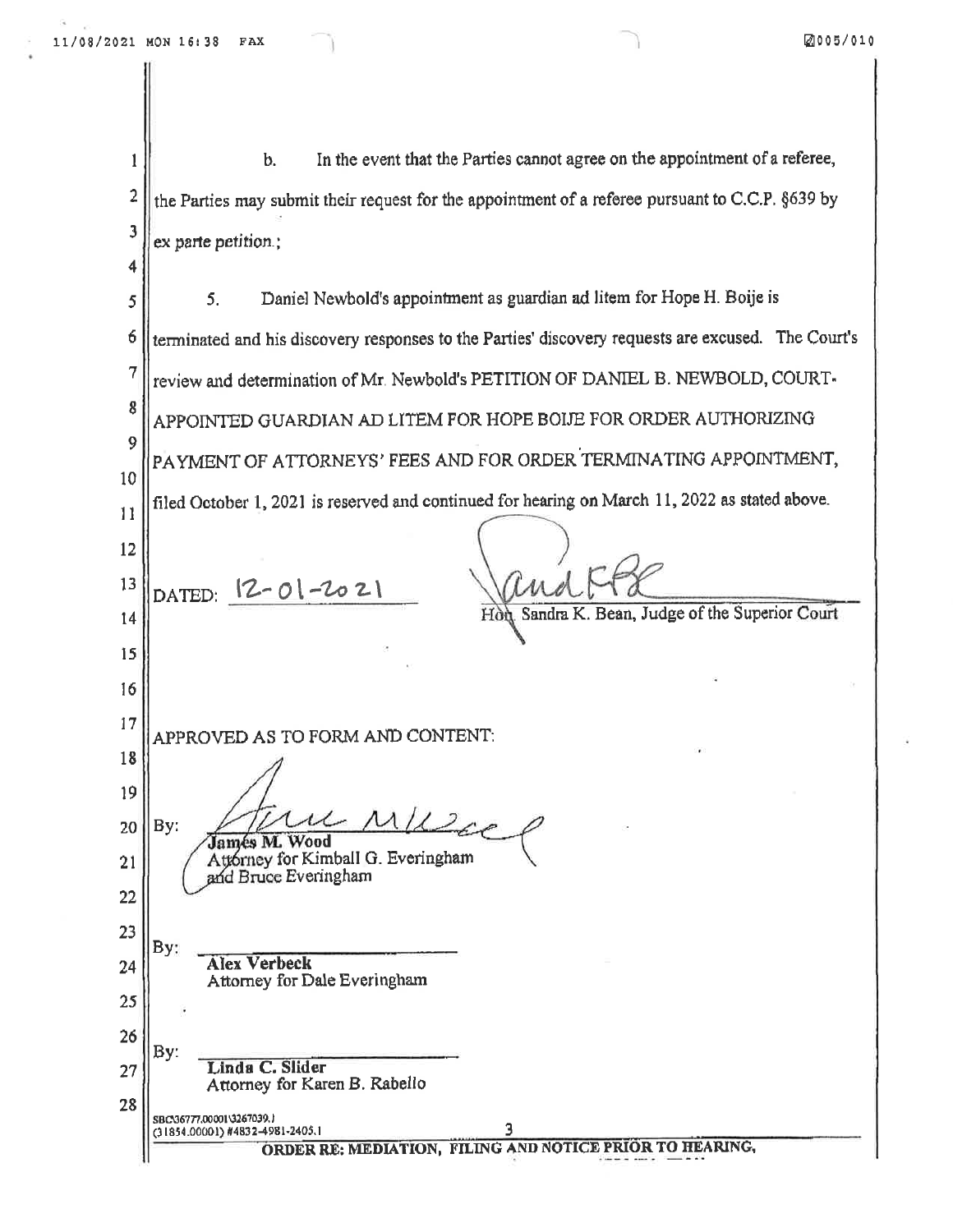$\tilde{\mathbf{A}}$ 

| 1        | In the event that the Parties cannot agree on the appointment of a referee,<br>b,                     |
|----------|-------------------------------------------------------------------------------------------------------|
| 2        | the Parties may submit their request for the appointment of a referee pursuant to C.C.P. §639 by      |
| 3        | ex parte petition.;                                                                                   |
| 4        |                                                                                                       |
| 5        | Daniel Newbold's appointment as guardian ad litem for Hope H. Boije is<br>5.                          |
| 6        | terminated and his discovery responses to the Parties' discovery requests are excused. The Court's    |
| 7        | review and determination of Mr. Newbold's PETITION OF DANIEL B. NEWBOLD, COURT-                       |
| 8        | APPOINTED GUARDIAN AD LITEM FOR HOPE BOIJE FOR ORDER AUTHORIZING                                      |
| 9        | PAYMENT OF ATTORNEYS' FEES AND FOR ORDER TERMINATING APPOINTMENT,                                     |
| 10<br>11 | filed October 1, 2021 is reserved and continued for hearing on March 11, 2022 as stated above.        |
| 12       |                                                                                                       |
| 13       |                                                                                                       |
| 14       | DATED:<br>Hon. Sandra K. Bean, Judge of the Superior Court                                            |
| 15       |                                                                                                       |
| 16       |                                                                                                       |
| 17       | APPROVED AS TO FORM AND CONTENT:                                                                      |
| 18       |                                                                                                       |
| 19       |                                                                                                       |
| 20       | By:<br><b>James M. Wood</b>                                                                           |
| 21       | Attorney for Kimball G. Everingham<br>and Bruce Everingham                                            |
| 22       |                                                                                                       |
| 23       | By:                                                                                                   |
| 24       | neck<br>Attorney for Dale Everingham                                                                  |
| 25       |                                                                                                       |
| 26       | By:<br>Linda C. Slider                                                                                |
| 27<br>28 | Attorney for Karen B. Rabello                                                                         |
|          | SBC\36777.00001\3267039.1<br>3<br>(31854,00001) #4832-4981-2405.1                                     |
|          | ORDER RE: MEDIATION, FILING AND NOTICE PRIOR TO HEARING,<br>GUARDIAN AD LITEM APPOINTMENT TERMINATION |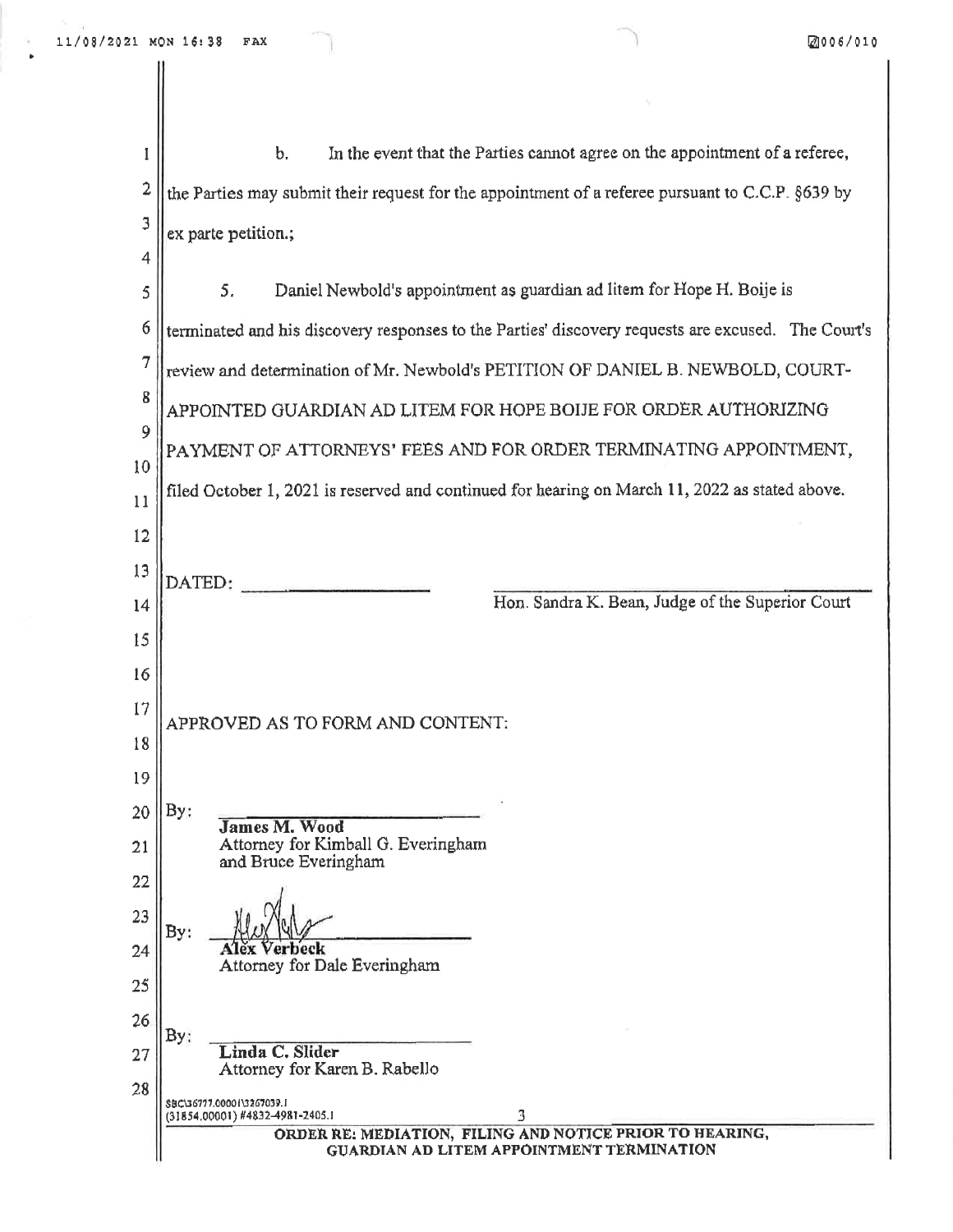X

 $\langle T \rangle$ 

 $\overline{\mathbf{a}}$ 

| 1        | In the event that the Parties cannot agree on the appointment of a referee,<br>b.                                             |
|----------|-------------------------------------------------------------------------------------------------------------------------------|
| 2        | the Parties may submit their request for the appointment of a referee pursuant to C.C.P. §639 by                              |
| 3        | ex parte petition.;                                                                                                           |
| 4        |                                                                                                                               |
| 5        | Daniel Newbold's appointment as guardian ad litem for Hope H. Boije is<br>5.                                                  |
| 6        | terminated and his discovery responses to the Parties' discovery requests are excused. The Court's                            |
| 7        | review and determination of Mr. Newbold's PETITION OF DANIEL B. NEWBOLD, COURT-                                               |
| 8        | APPOINTED GUARDIAN AD LITEM FOR HOPE BOIJE FOR ORDER AUTHORIZING                                                              |
| 9        | PAYMENT OF ATTORNEYS' FEES AND FOR ORDER TERMINATING APPOINTMENT,                                                             |
| 10<br>11 | filed October 1, 2021 is reserved and continued for hearing on March 11, 2022 as stated above.                                |
| 12       |                                                                                                                               |
| 13       |                                                                                                                               |
| 4        | DATED:<br>Hon. Sandra K. Bean, Judge of the Superior Court                                                                    |
| 15       |                                                                                                                               |
| 16       |                                                                                                                               |
| 17       | APPROVED AS TO FORM AND CONTENT:                                                                                              |
| 18       |                                                                                                                               |
| 19       |                                                                                                                               |
| 20       | By:<br><b>James M. Wood</b>                                                                                                   |
| 21       | Attorney for Kimball G. Everingham<br>and Bruce Everingham                                                                    |
| 22       |                                                                                                                               |
| 23       | By:<br><b>Alex Verbeck</b>                                                                                                    |
| 24<br>25 | Attorney for Dale Everingham                                                                                                  |
| 26       |                                                                                                                               |
| 27       | By:<br>nda C. Slider                                                                                                          |
| 28       | Attorney for Karen B. Rabello                                                                                                 |
|          | SBC\36777.00001\3267039.1<br>(31854.00001) #4832-4981-2405.1<br>3<br>ORDER RE: MEDIATION, FILING AND NOTICE PRIOR TO HEARING, |
|          | <b>GUARDIAN AD LITEM APPOINTMENT TERMINATION</b>                                                                              |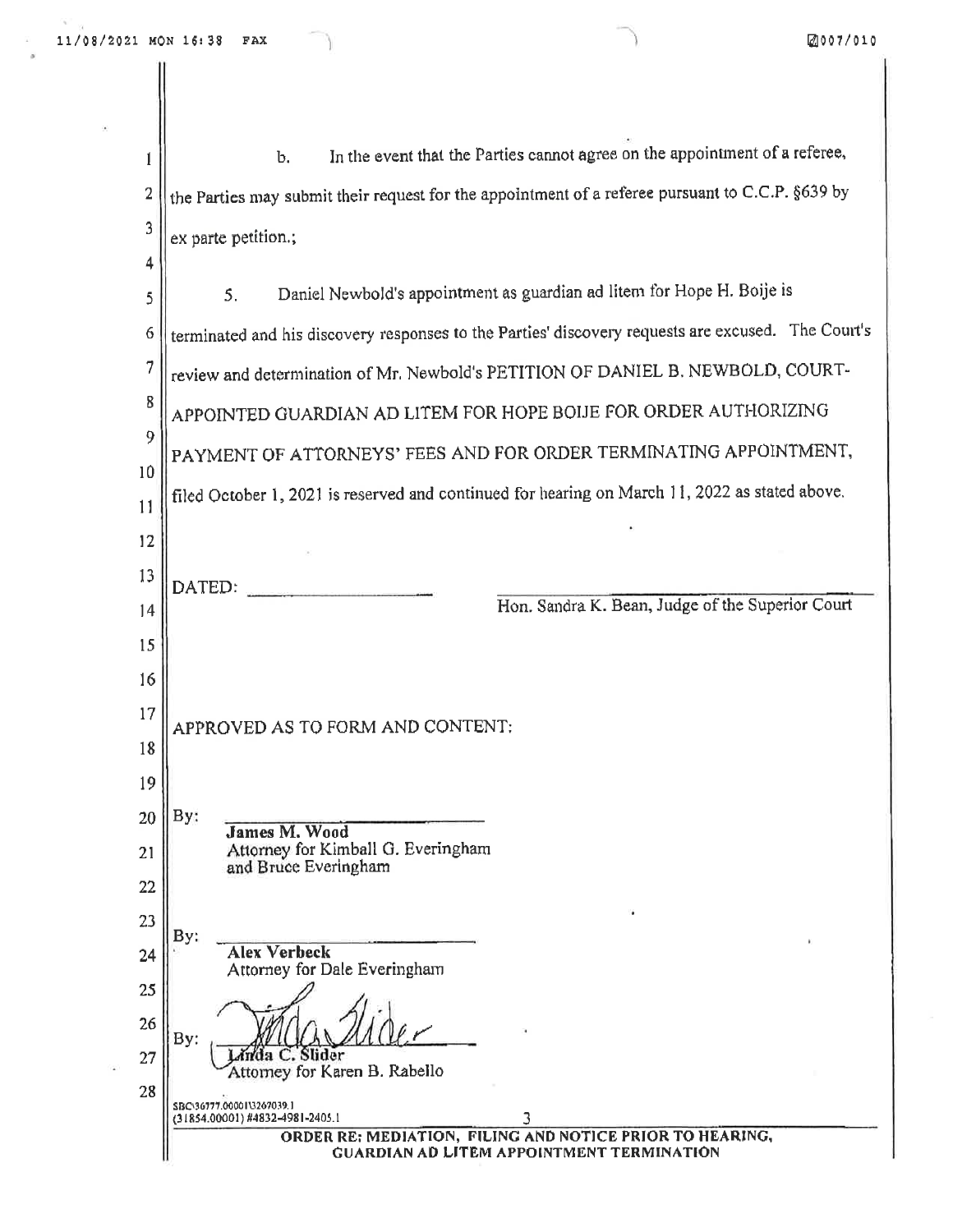Repar R. C  $\mathbf{1}$ By: Susanne B. Cohen  $\overline{2}$ Attorney for Julie Menack, CLPF  $\overline{3}$ By: 4 **Daniel Newbold** Guardian ad Litem for Hope H. Boije 5  $\boldsymbol{6}$ By:  $\overline{7}$ **Jonathan Chase** Attorney for Hope H. Boije 8 9 10  $11$ 12  $13$ 14 15 16 17 18 19 20 21 22 23 24 25 26 27 28 \$BC\36777.00001\3267039.1  $(31854,00001)$  #4832-4981-2405.1 4 ORDER RE: MEDIATION, FILING AND NOTICE PRIOR TO HEARING, GUARDIAN AD LITEM APPOINTMENT TERMINATION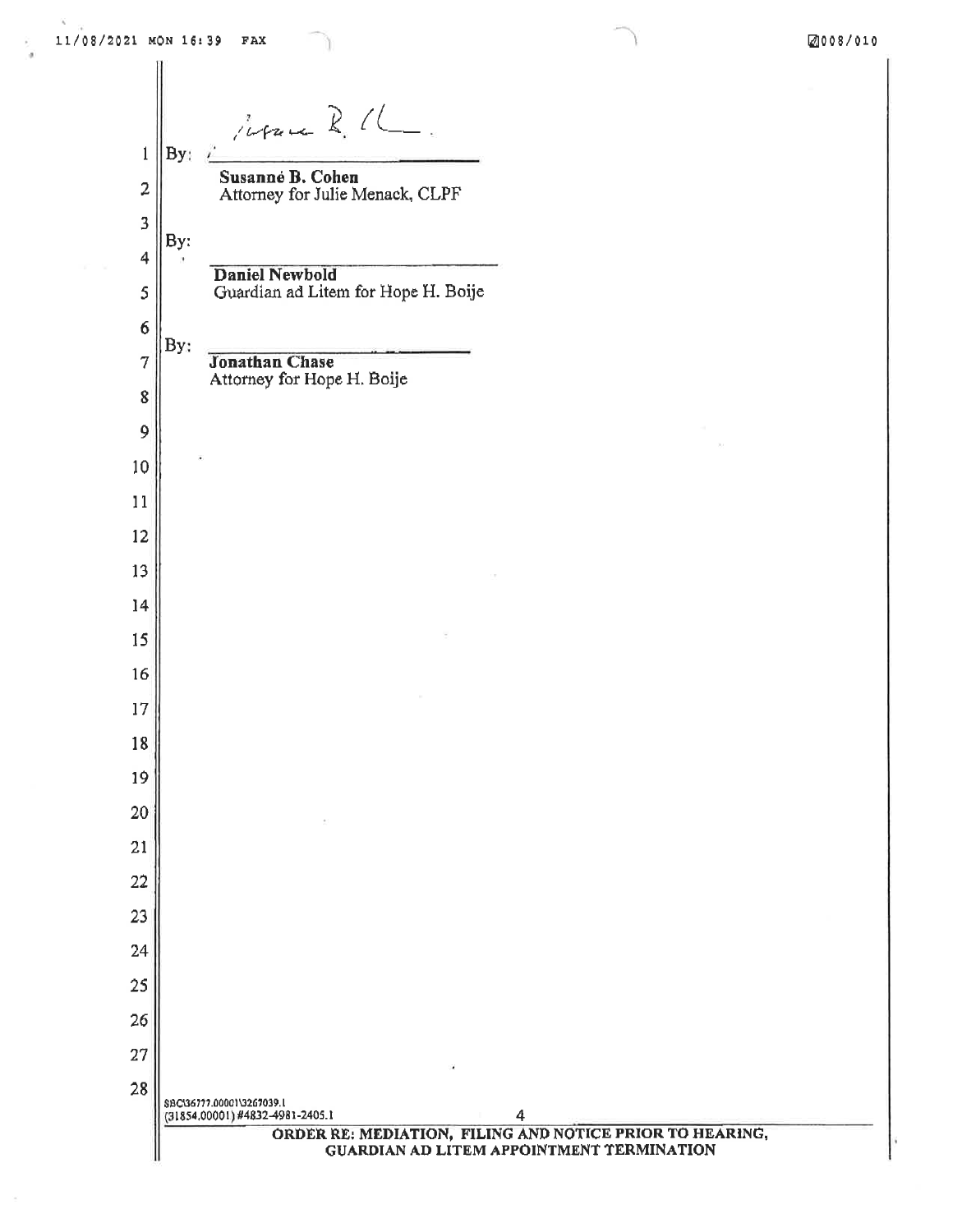$\mathbf{I}$ 

 $\overline{2}$ 

 $\overline{\mathbf{3}}$ 

4

5

6

 $\overline{7}$ 

By: Susanne B. Cohen Attorney for Julie Menack, CLPF ielBhusky By: **Daniel Newbold** Guardian ad Litem for Hope H. Boije By: **Jonathan Chase** Attorney for Hope H. Boije

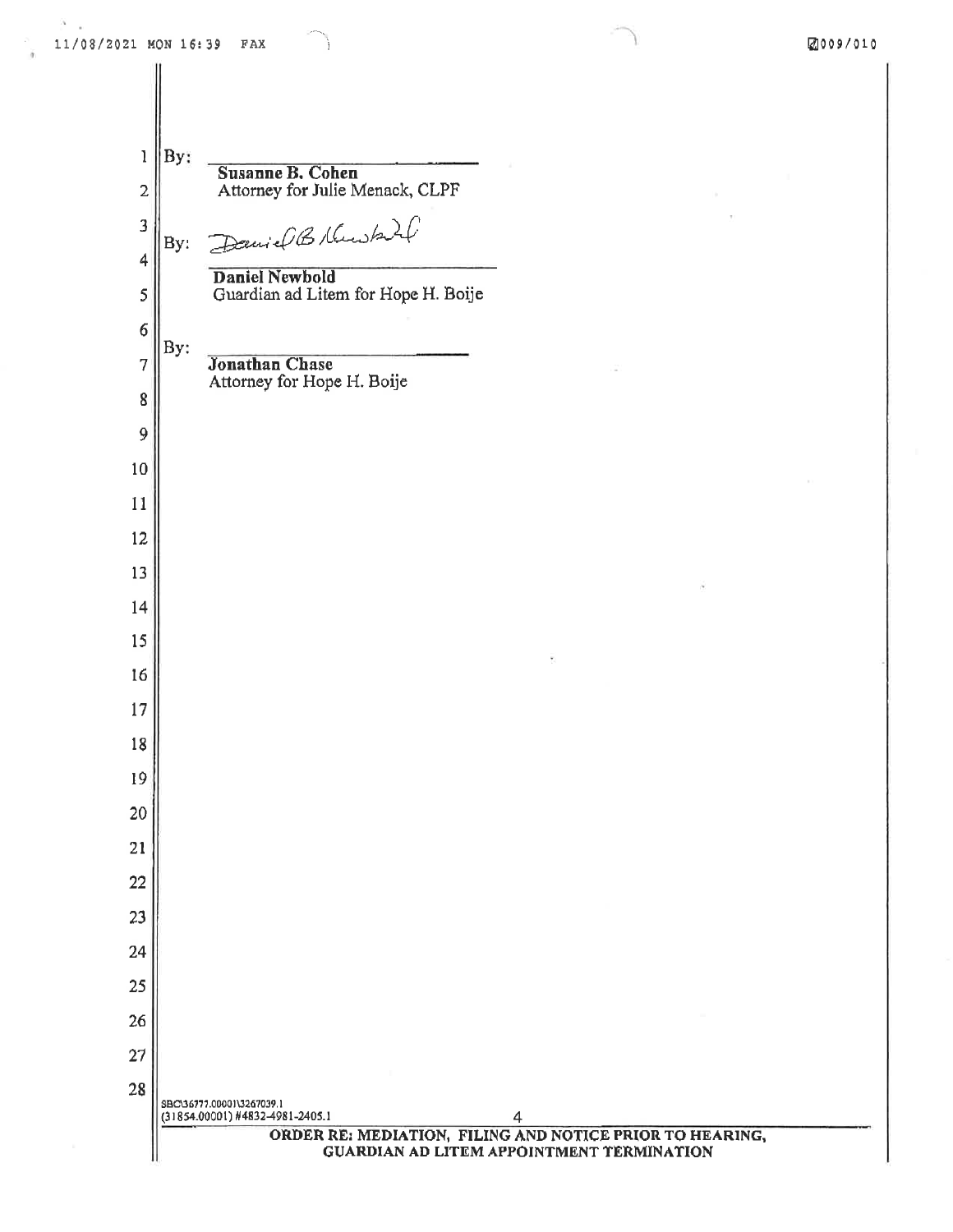

ORDER RE: MEDIATION, FILING AND NOTICE PRIOR TO HEARING, GUARDIAN AD LITEM APPOINTMENT TERMINATION

Q,